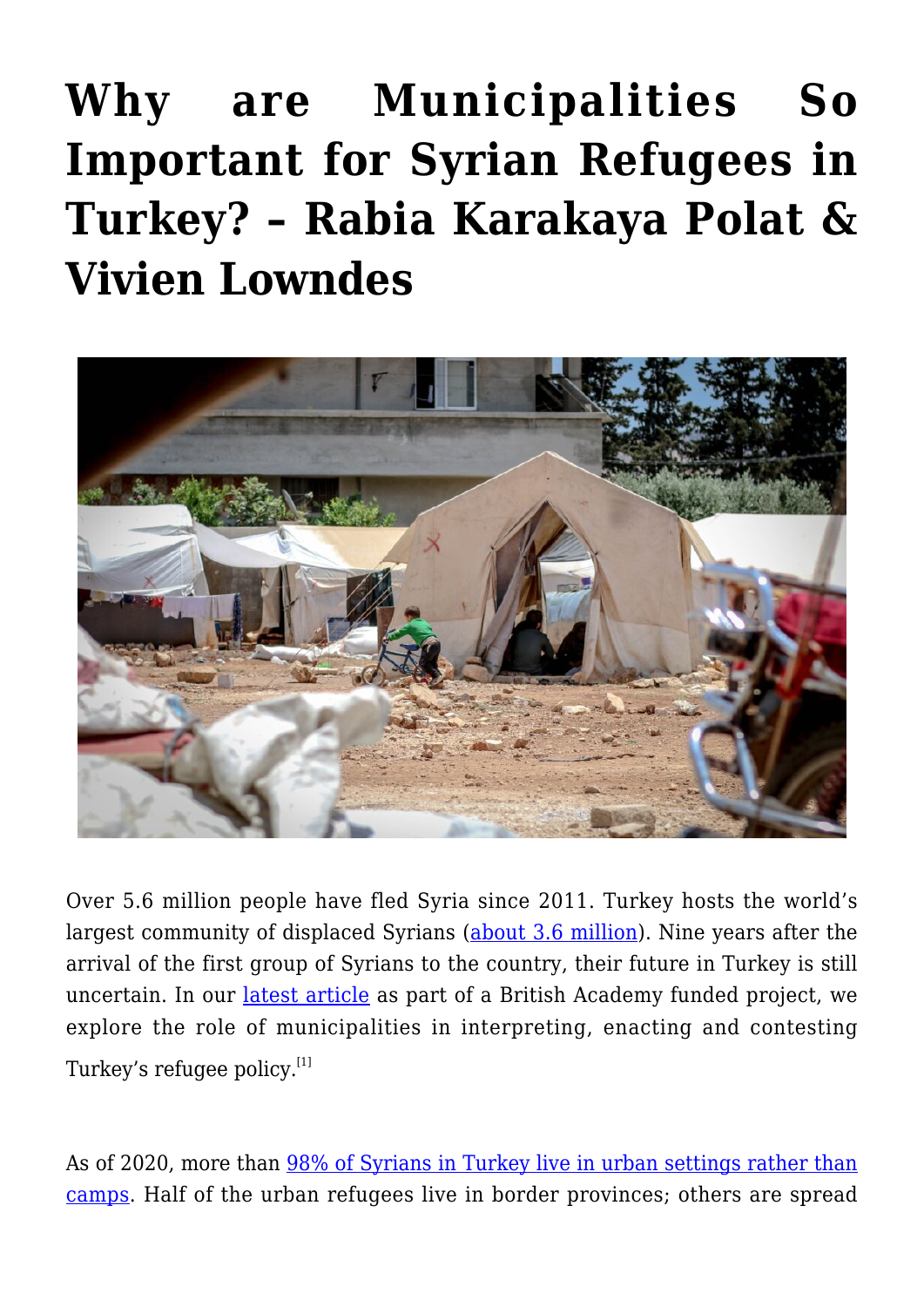across the country, particularly in metropolitan areas. Istanbul, where we conducted our field research, hosts the largest number of refugees, more than [half a million.](https://multeciler.org.tr/eng/numbers-of-syrians-in-turkey-july-2020/)

From 2011, Turkey pursued an open-door policy based on [narratives of hospitality](https://www.tandfonline.com/doi/abs/10.1080/17405904.2018.1500925) [and religious solidarity.](https://www.tandfonline.com/doi/abs/10.1080/17405904.2018.1500925) However, this narrative is shifting towards cohesion, as the temporary character of Syrian settlement looks less likely. The Turkish government is also encouraging ['voluntary return'](https://www.hurriyetdailynews.com/erdogan-syrians-will-not-stay-here-forever-127012)as a response to the unfolding economic crisis, the possibility of new mass arrivals and the risk of losing votes as compassion fatigue looms in Turkish society. Municipal actors struggle as they cannot influence these official policies but they are the ones who have to solve problems on the ground, with extremely limited resources and in a context of political risk.

Despite not recognizing Syrians as refugees, Turkey gradually offered them free public health care and education as part of a [temporary protection scheme](https://help.unhcr.org/turkey/information-for-syrians/temporary-protection-in-turkey/). In 2016, Syrians also obtained limited access to the formal labour market, thanks to a new law on work permits. As of 2020, over 110,000 have been granted citizenship mostly based on skills and capital. But there is a lot of policy ambiguity. This ambiguity and theabsence of a universal rights-based refugee policy in Turkey leads to significant variation in local responses to refugees, and in their living standards and level of integration with the local community.

As it is becoming clear that millions of Syrians will stay in Turkey, municipalities increasingly focus on social cohesion programmes such as Turkish language courses, vocational training projects, and cultural activities bringing together the two communities. These municipalities are in a very difficult position for many reasons. First, the role and responsibilities of municipalities have not been clearly defined. Therefore, municipal actors do not know what they should be doing in relation to Syrian refugees and they have to operate within a very ambiguous policy environment. Second, they do not get any extra budget to spend on refugees. Municipalities in Turkey receive money from the central government based on their population. Even if they host as many refugees as their own population, they do not get an extra penny from the central government. Third, as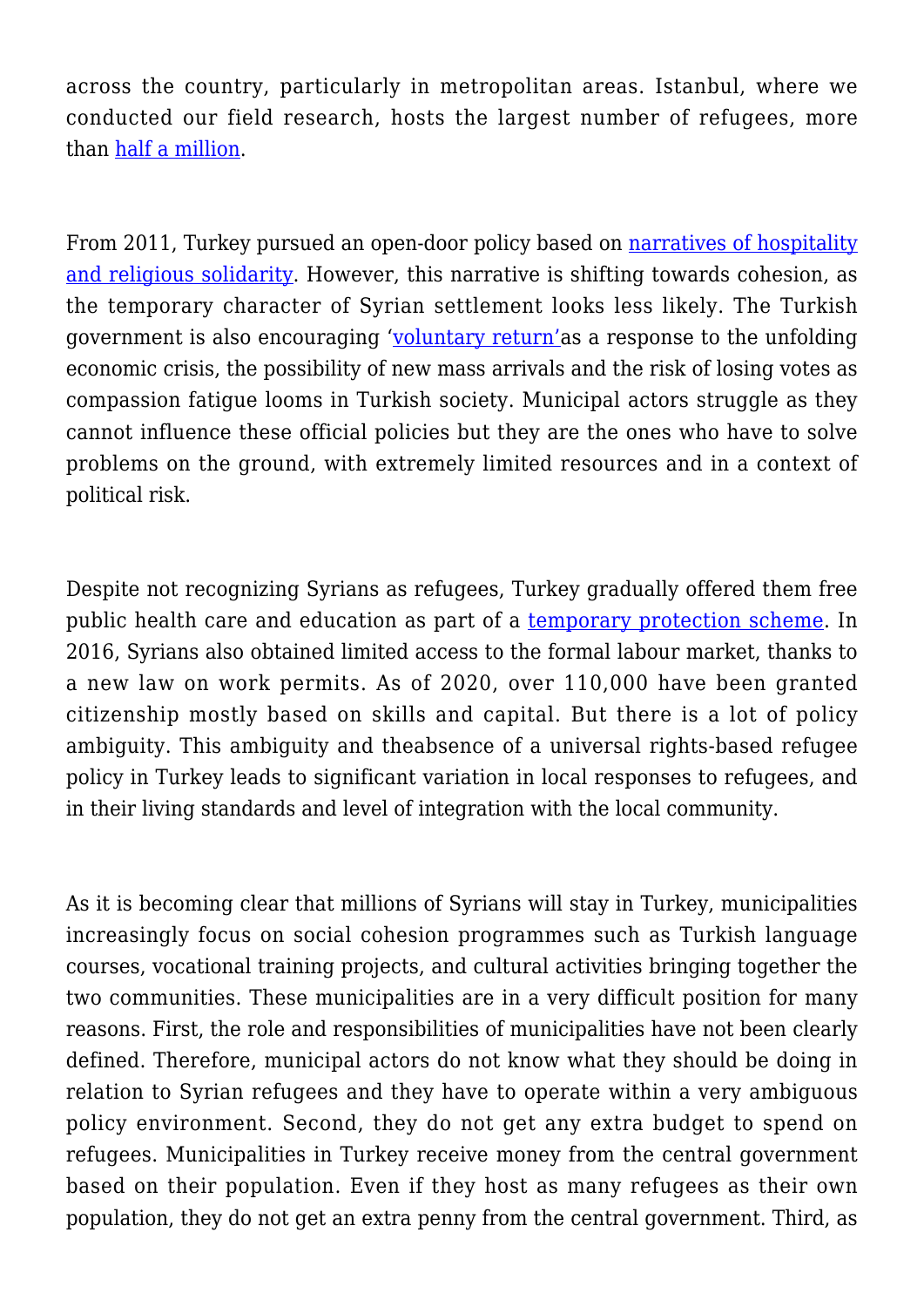vote-seeking organisations they have to deal with [anti-refugee attitudes in the](https://www.brookings.edu/blog/future-development/2019/11/25/turkeys-syrian-refugees-the-welcome-fades/) [society,](https://www.brookings.edu/blog/future-development/2019/11/25/turkeys-syrian-refugees-the-welcome-fades/) which are on the rise especially in the context of [economic crisis.](https://theconversation.com/turkeys-collapsing-lira-government-is-running-out-of-options-for-embattled-currency-143365)

But municipalities in Turkey are extremely pragmatic organisations. They know how to operate in a centralised and increasingly authoritarian political system. They often cooperate with NGOs as a way to access international funds available for refugees. A municipal actor who we interviewed said: "Spending 1 lira on refugees today prevents you from spending 100 lira tomorrow". EU funding is important for municipalities that are struggling to finance their refugee services in the absence of any additional funding from the national government. Despite the [national government's frequent accusations of the West in relation to 'burden](https://www.hurriyetdailynews.com/europe-will-share-the-burden-of-refugees-erdogan-152629)[sharing',](https://www.hurriyetdailynews.com/europe-will-share-the-burden-of-refugees-erdogan-152629) municipalities are developing creative projects in cooperation with NGOs to access international funds for refugees. These include community centres built to serve Syrian refugees, cash-for-work projects aiming to increase their employability, and several cohesion projects such as language classes, drama lessons for kids, and women's clubs.

Our research identified five distinctive policy narratives emerging in these municipalities. A powerful narrative during the initial years of the refugee arrival, *humanitarianism* is now declining but still acts as a driving force for municipalities. *Pragmatism* is also widespread as municipalities believe that, if needs are not addressed and opportunities provided, there will be bigger policy challenges in the future. *Equality* is another powerful narrative as some municipal actors believe that Syrians should be provided with equal rights with Turkish citizens. A municipal actor said: "We shouldn't be providing aid. We should be serving their rights". The gradual decline of the 'guest' narrative at the national level has led to a *social cohesion* narrative gaining ground, expressed in projects to integrate Syrians into district life. Finally, *anti-refugee narratives* also exist in these localities. We frequently came across community leaders complaining about economic implications (rising rents, unemployment), cultural differences, language issues and a perceived lack of social mixing.

Despite its increasingly authoritarian character, the national government's policy narratives do not go unchallenged. In seeking to address practical challenges on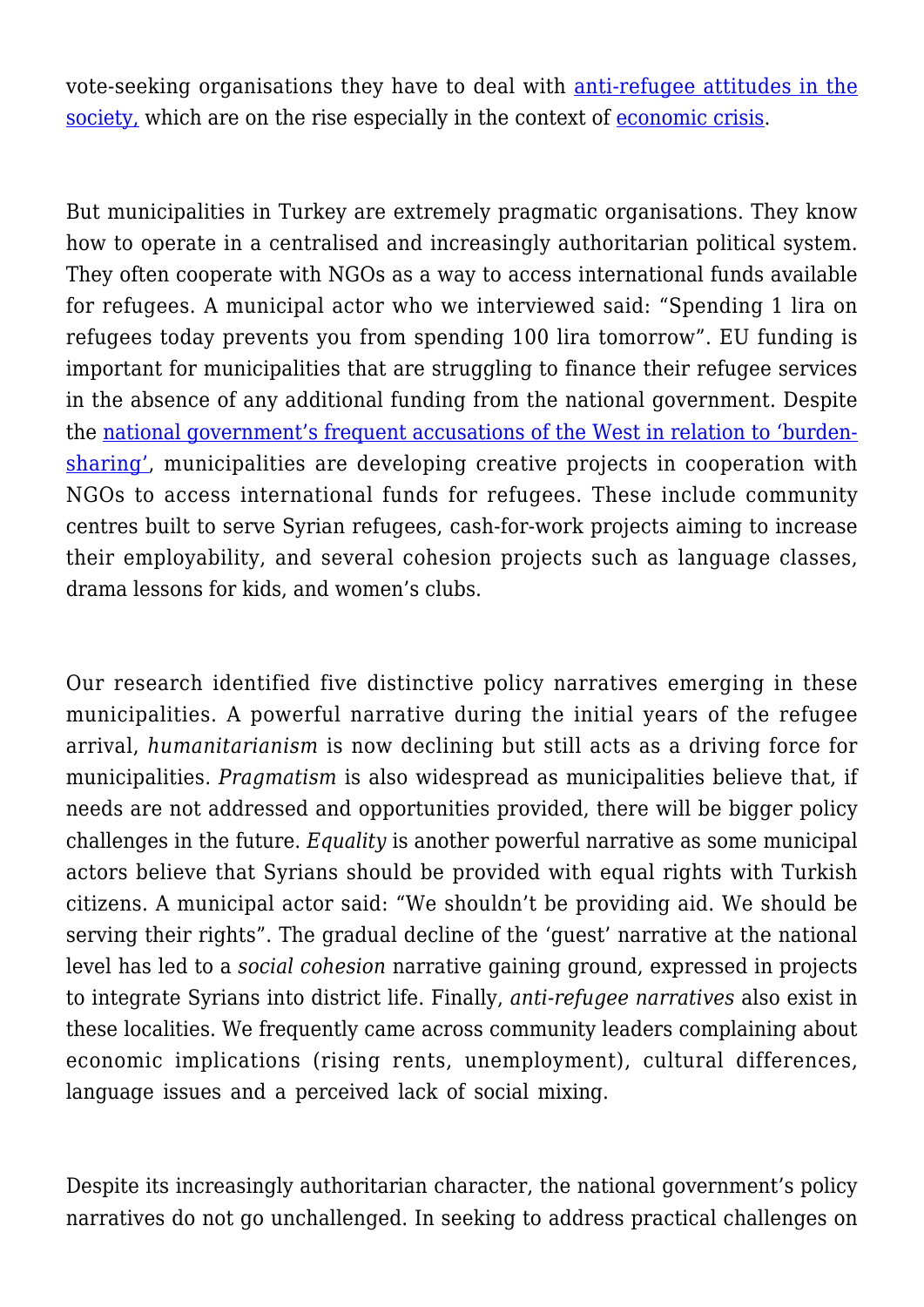the ground, both AKP and opposition controlled municipalities are developing their own understandings of refugee policy – becoming storytellers and performers in their own right – even where this directly challenges national policy narratives (notably anti-Western, religious and heroic elements). Our research shows that international or national policy pronouncements cannot be taken at face value. Instead, we need to understand the active construction of what refugee policy means at the local government level, in situations of intense need and limited resources. Despite being weak *vis-à-vis* the central state, municipalities have been able to develop creative and varied responses to meeting refugee needs, even within the same province. In policy terms, this points to potential benefits from harnessing local government creativity and flexibility, in preference to a 'one-size fits all' approach to refugee policy.

[1] Our article published in *Local Government Studies* is based on research funded by the British Academy Newton Advanced Fellowship (NAFR1180177). In this article, we unpack the empirical puzzle of how formally weak local governments respond to refugee needs in Turkey. Drawing upon interpretive policy analysis (IPA), we identify distinctive local narratives and examine how these local interpretations are enacted in specific approaches to refugee service delivery. Vivien Lowndes and Rabia Karakaya Polat (2020) How do local actors interpret, enact and contest policy? An analysis of local government responses to meeting the needs of Syrian refugees in Turkey, Local Government Studies, DOI: 10.1080/03003930.2020.1825386.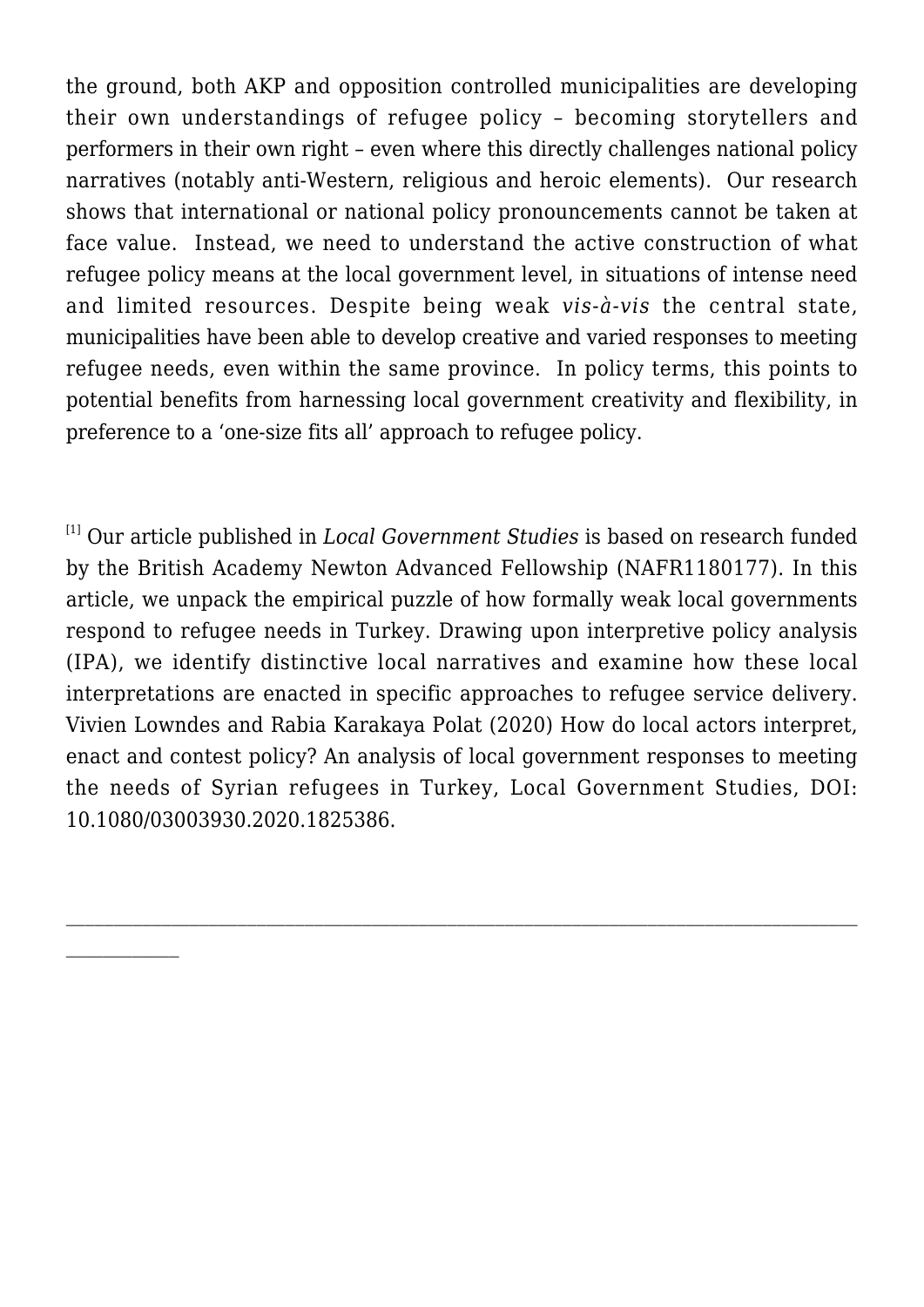

**Rabia Karakaya Polat** is a professor of political science at the Department of International Relations at Işık University. Previously, her research has focused on the political implications of the Internet, critical security studies and critical discourse analysis. Currently, she is working on a British Academy-funded joint research project, with Prof. Vivien Lowndes, analysing local refugee policies in Turkey.



**Vivien Lowndes** is a professor of public policy at the Institute of Local Government Studies at the University of Birmingham. She undertakes research, teaching and knowledge transfer on local governance and public services. Theoretically, she is well known for her work on institutionalism (Why Institutions Matter, with Mark Roberts, Palgrave, 2013). Methodologically, she specialises in interdisciplinary and collaborative research. Vivien is co-editor (with Dave Marsh and Gerry Stoker) of the 4th edition of Theories and Methods in Political Science (Palgrave, 2017).